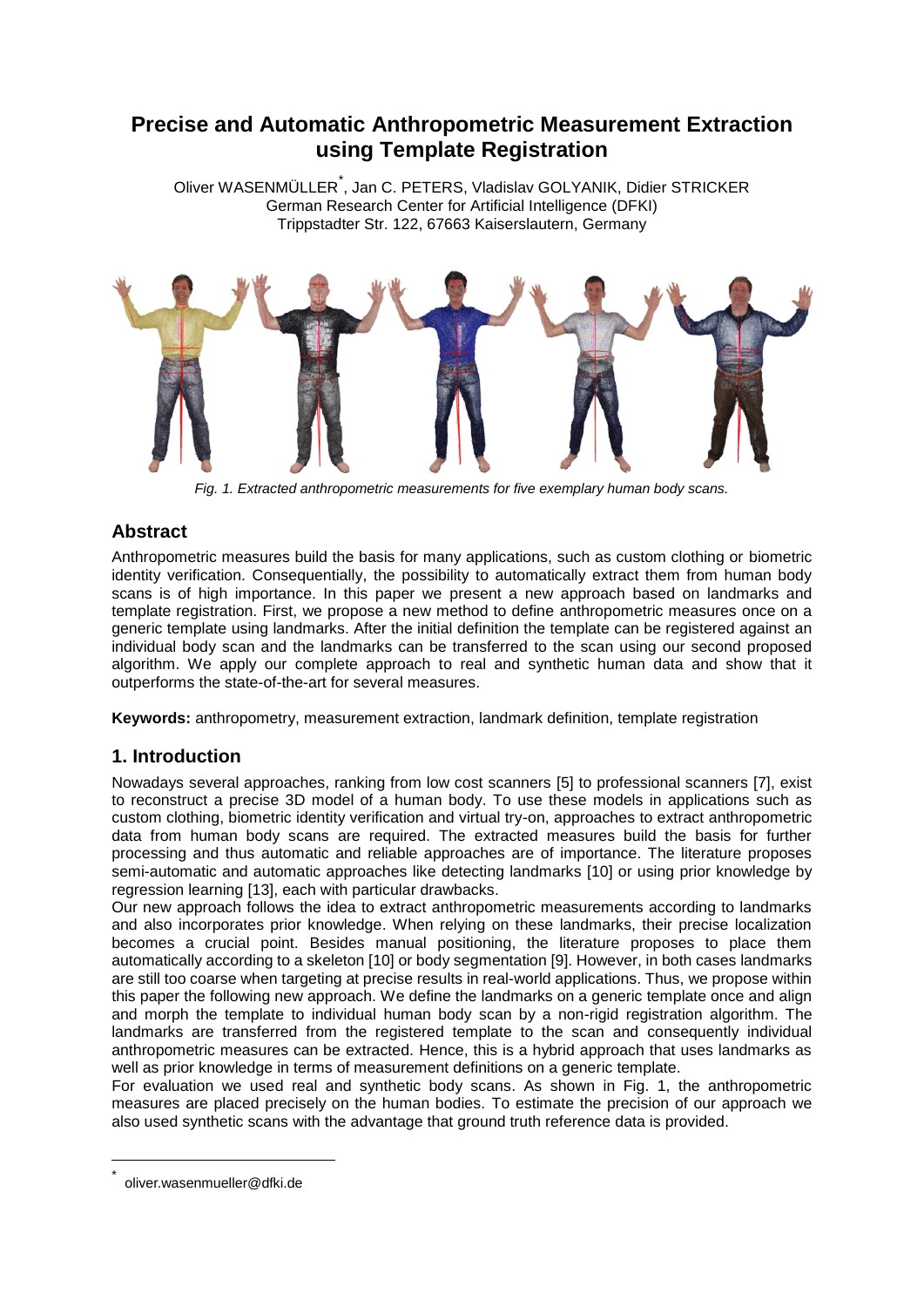The paper is organized as follows: In Section 2 we present related work, while in Section 3 we propose our new method for automatic anthropometric measurement extraction. We evaluate our method in Section 4 and conclude in Section 5.

## **2. Related Work**

In the literature several approaches for anthropometric measurement extraction are described. In principle they can be subdivided in two main categories: approaches based on prior knowledge and approaches based on landmarks.

Approaches based on prior knowledge use human models with known measures against which comparison is undertaken. Buys et al. [\[3\]](#page-5-5) proposed a simple approach, where they create human-like meshes with MakeHuman [\[11\]](#page-5-6) with known anthropometric measures, render them and compare thresholded versions of the rendered images and real images of the respective person. The parameters of MakeHuman are adjusted until the best image correspondences are achieved. Tsoli et al. [\[13\]](#page-5-3) and Weiss et al. [\[15\]](#page-5-7) proposed more advanced approaches, where they use regression learning to transfer the given human body model into variants of the *Shape Completion and Animation of People* (SCAPE) [\[1\]](#page-5-8) representation. SCAPE is a mathematical model describing pose and body shape deformations. After transferring a given body scan into this model one can directly derive anthropometric measures. All presented approaches, which are based on prior knowledge, have the disadvantage of not being able capable to estimate directly on a given scan, but derive measures out of a mathematical model.

The second category covers approaches based on so-called landmarks, which are characteristic points on the scan surface defining anthropometric measures. The crucial point is how these landmarks are positioned on individual body scans. Lovato et al. [\[10\]](#page-5-2) proposed a combined method which extracts a skeleton out of the body scan to use the joints as landmarks, but also provides a graphical interface for semi-automatic measurement extraction. This results in a precise, but still not fully automatic technique for anthropometric measurement extraction. Li and Wang [\[9\]](#page-5-4) proposed an approach, where they segment the human body according to its extremities and use the transitions as landmarks. However, all these landmark based approaches in common suffer from their imprecise positioning of the landmarks.

Thus, we propose in this paper a hybrid approach using a generic template with measurement definitions as prior knowledge and use them to position landmarks on individual human body scans. In such a way we try to overcome the particular disadvantages of previous methods and enable robust landmark positioning. Besides comparing our approach to the state-of-the-art we also consider the ANSUR allowable error [\[6\],](#page-5-9) which is the expected accuracy of manual measurements.

## **3. Proposed Approach**

Our algorithm assumes a generic template, where anthropometric measures are defined once with the help of landmarks (see Section 3.1). This template is aligned and morphed to the human body scan, which should be anthropometrically analyzed, by a non-rigid registration algorithm (see Section 3.2). The landmarks are then transferred from the template to the scan and enhanced in their precision, if required (see Section 3.3). In the following sections our measurement extraction algorithm is described in more detail, whereas [Fig. 2](#page-1-0) gives an overview.



<span id="page-1-0"></span>*Fig. 2. Overview of our proposed approach. Measurements are initially defined on a generic template using landmarks. This template can be registered to individual body scans. Landmarks are transferred to the scan and measurements are extracted. In case of circumferences paths are subdivided and made planar.* 

#### **3.1 Measurement Definition**

For our approach an anthropometric measure is defined as the length of its corresponding measurement path. A measurement path is defined by consecutive landmarks (see [Fig. 3](#page-2-0) left) and its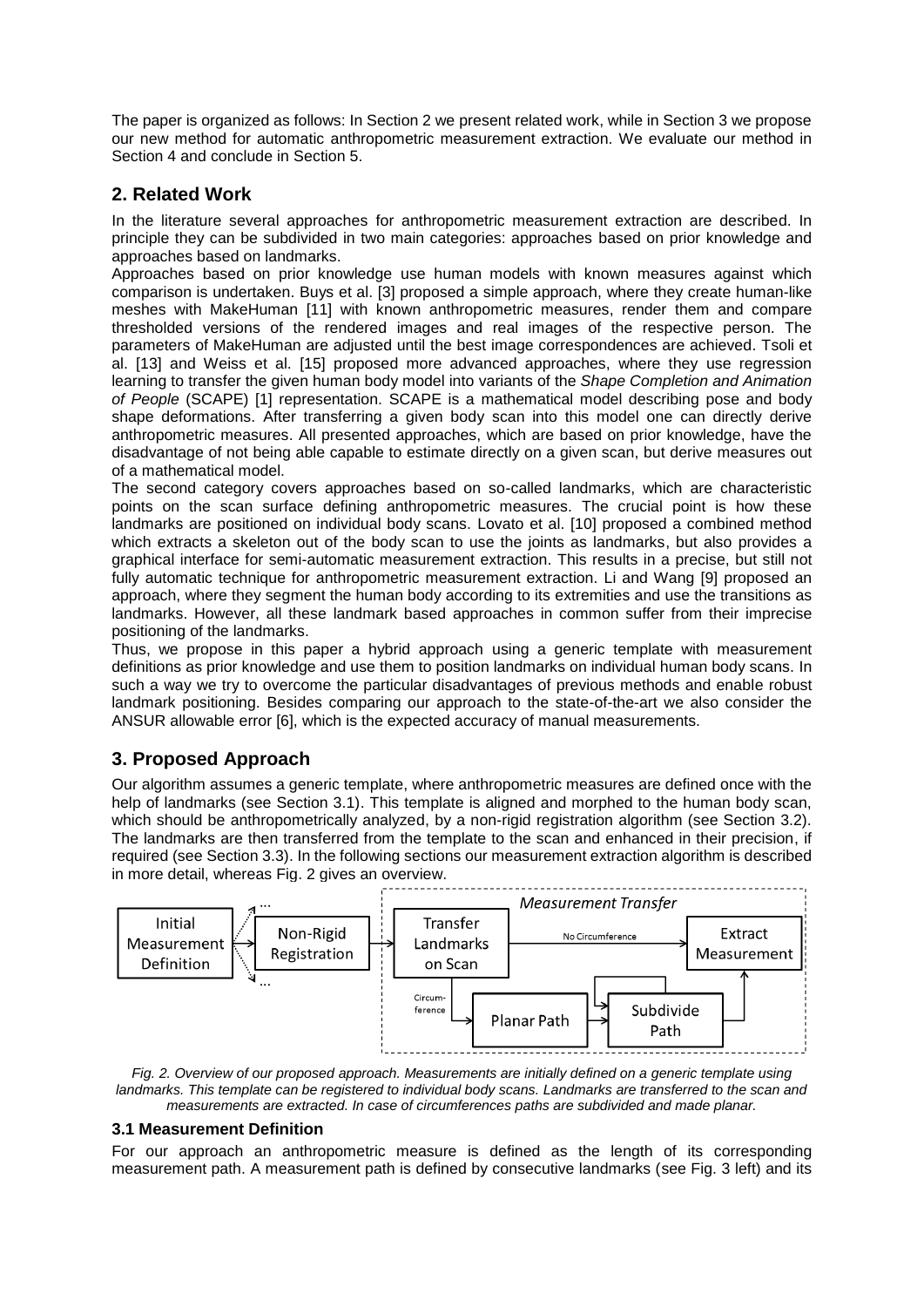length is the sum of Euclidean distances between these landmarks. A landmark is a characteristic point on the human body.

Simple anthropometric measures are given by at least two landmarks representing the start and end point of the measurement path. For instance, the lower arm length, which is defined by the landmarks 'wrist' and 'elbow'. Measures like the complete arm length are defined by the three landmarks 'wrist', 'elbow' and 'shoulder joint'. Circumference measurements are defined by a closed path having the same start and end landmark. The abdominal girth is e.g. described by several landmarks forming a ring on the waist.

In rare cases measures cannot be defined by landmarks on the scan surface. Thus, we define some landmarks implicitly as the average of selected points on the surface. For instance, the body height is estimated by the distance between an explicit landmark on the top of the cranium and an implicit landmark defined by four landmarks on the respective heels and balls of the feet as visible in [Fig. 3](#page-2-0) right. With all these definitions we try to realize the international standard ISO 7250.



<span id="page-2-0"></span>*Fig. 3 Left: Generic template point cloud with some exemplary measurement paths. Measurement paths are*  marked in green; points defining indirect landmarks are emphasized with magenta (e.g. center between feet). *Middle: Exemplary registered generic template point cloud. Right: Overlay of the registered template with the human body scan.*

#### **3.2 Non-Rigid Registration**

To extract individual anthropometric measurements we align and morph the generic human body template with predefined measurement paths to the human body scan. Specifically, we take advantage of non-rigid point cloud registration, since it allows for general non-rigid transformations; in opposite to rigid registrations where transformation are defined by an identical rotation, translation and scale of all points. Thus, we obtain a scan-template registration (see [Fig. 3\)](#page-2-0), whereby initially steady shaped template body parts are aligned with variously shaped scan body parts. Consequently, the generally defined measurement paths on the registered template alter to individual measurement paths, for their part enabling extraction of individual anthropometric measurements.

One of the widely used non-rigid point cloud registration algorithms is non-rigid ICP [\[2\].](#page-5-10) It attempts to minimize the sum of square distances from every template's point to the respectively closest scan's point. Its main advantages are simplicity and fine registration results when point clouds are sufficiently similar and well pre-aligned. Nevertheless, our choice fell on the Gaussian Mixture Model (GMM) based Coherent Point Drift (CPD) [\[12\].](#page-5-11) Compared to non-rigid ICP, its performance is more stable in presence of noise and outliers. Since real-world scans are noisy point clouds, this property is determining for our application. Though several variants of Mixture Model based point cloud registration algorithms exist [\[8\]\[16\]](#page-5-12) including extensions of CPD [\[14\],](#page-5-13) none of them can be considered as notably superior to CPD.

CPD interprets point cloud registration as a probability density estimation problem. Positions of the template points determine centroids of the Gaussians combined into a GMM. The optimization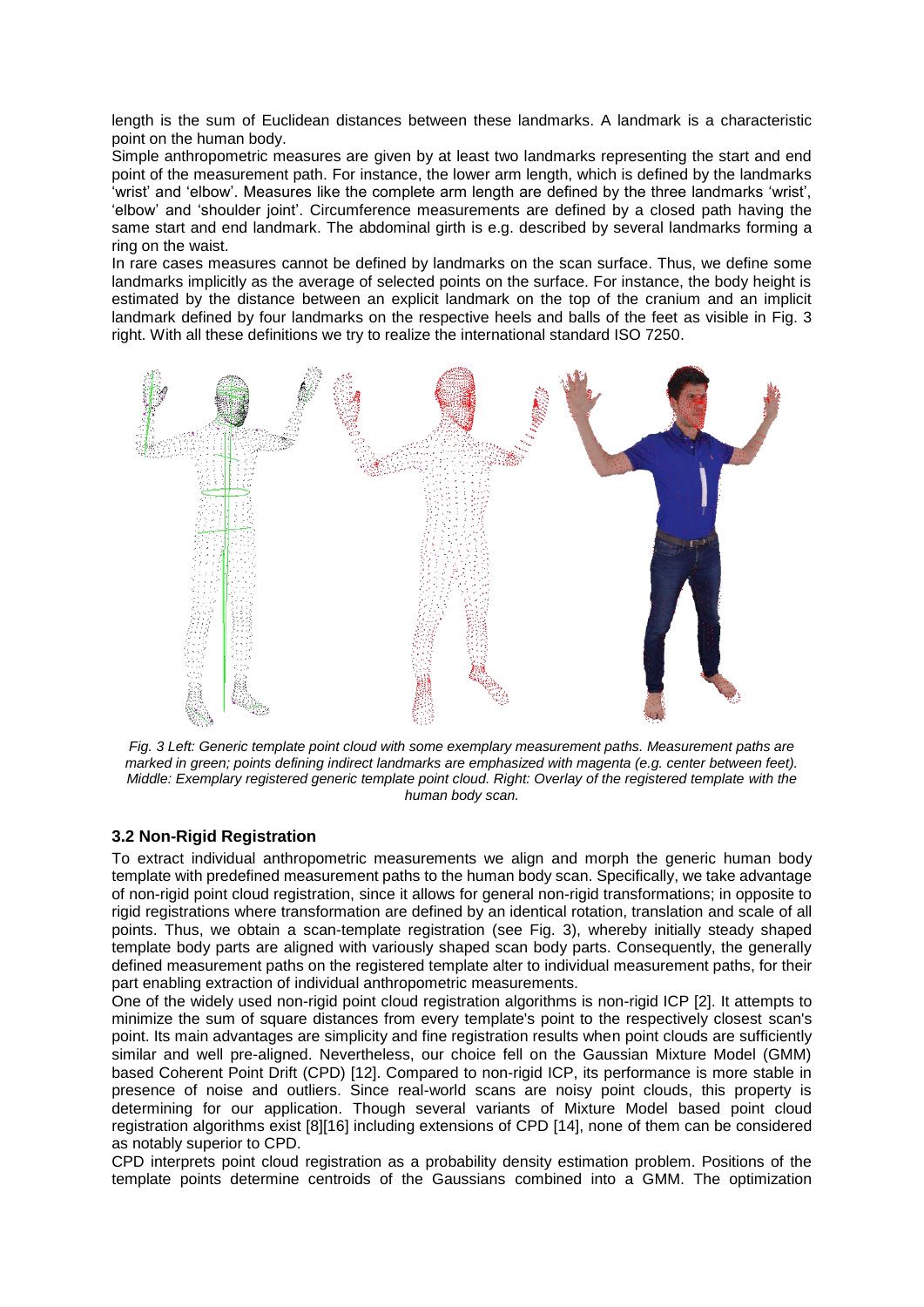objective is to find the GMM which explains the reference point cloud with the highest probability. For further information on CPD please refer to the original article [\[12\].](#page-5-11) Note that we initially pre-align the generic template and the body scan with the rigid version of CPD and subsequently proceed with the non-rigid template-scan registration. The quality of the CPD can be slightly increased when using additional constraints for the registration.

#### **3.3 Measurement Transfer**

Since small gaps between registered template and scan are unavoidable (see [Fig. 3](#page-2-0) right), we transfer the landmarks onto the scan. The crucial point is how to find for each landmark the corresponding point on the scan. An easy approach would be to look for each landmark for the closest point on the scan. However, this causes wrong assignments in concave regions like the armpit. This problem can be avoided by also considering the normal direction. Thus, we detect for each landmark  $l$  points  $x_i$  on the scan with short distance and similar normal direction  $\overrightarrow{n_l}$  by maximizing

$$
l' = \arg \max_{x_i} \frac{\left| \overrightarrow{(l - x_i)} \cdot \overrightarrow{n_i} \right|}{\|l - x_i\|}
$$

The transferred landmarks *l'* define the measurement paths allowing to determine individual anthropometric measures of the scan. While this works well for the implicit landmarks, measurement definitions describing circumferences suffer from a slightly jagged and body piercing path (see [Fig. 4](#page-3-0) left). Thus, we enhance the position of the transferred landmarks  $l'$  in order to create a planar path, which closely follows the scan surface, with the following two-step approach.

First, we compute a regression plane from all landmarks in the path. Then, we project all landmarks onto this plane and look for each projection for close vertices in the scan surface. To avoid body piercing paths we apply the curve subdivision scheme of Chaikin [\[4\].](#page-5-14) Therefore, we subdivide each sub-path, defined by the landmarks  $l'_i$  and  $l'_{i+1}$ , at 1/4 and 3/4 of the line  $l'_i l'_{i+1}$ . After each subdivision step we retransfer the new landmarks  $\overline{l}''$  back onto the point cloud to force the path onto the scan surface. The described two-step approach can be applied iteratively to increase the quality of results. With each iteration the number of landmarks is doubled.



<span id="page-3-0"></span>*Fig. 4 Left: Original transferred hip circumference measurement path. Right: Enhanced hip circumference measurement path.*

In the next step the transferred and corrected paths are evaluated by summing the Euclidean distances between subsequent landmarks *l''*. If the path contains indirect landmarks, their members are averaged and the resulting mean vertex is used to compute the distances.

## **4. Evaluation**

In this Section we evaluate our algorithm. Therefore, we use two types of data. First, we apply our approach to real human body reconstructions showing its functionality. Since we have no ground truth reference for this data, we also applied our approach to synthetic data with known anthropometric measures in order to give quantitative conclusions.

For the evaluation with real world data we reconstructed bodies of several persons with a system similar to [\[7\].](#page-5-1) To estimate anthropometric measures, we used the generic template shown in [Fig. 3](#page-2-0) left and registered it against the body reconstructions. The results in [Fig. 1](#page-0-0) show that the paths for the anthropometric measures are placed precisely on the human bodies. The indirect landmarks between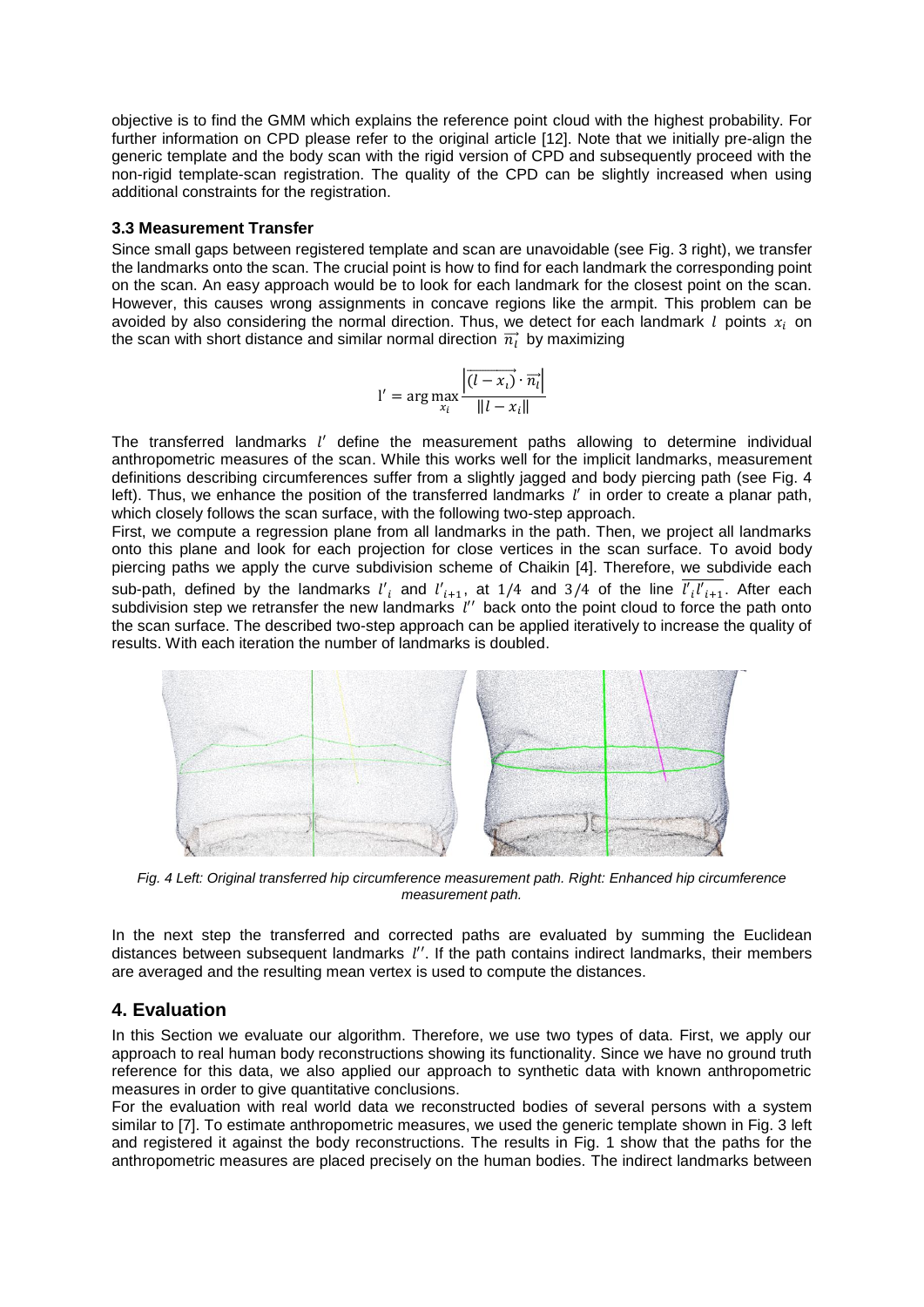the feet for the measures *Crotch Height* and *Body Height* are positioned accurately. Also, the circumference measures like the *Waist* are placed correctly and form a perfect ring without any jitter. To estimate the precision of our approach we also used 30 synthetic scans, which were generated by MakeHuman [\[11\]](#page-5-6) with the advantage that precise ground truth reference data is provided. As shown in [Fig. 6](#page-5-15) these models build a representative and comprehensive dataset with strongly varying body proportions.



<span id="page-4-0"></span>*Fig. 5 Absolute deviation in millimeter (left) and relative deviation in percent (right) of the estimated anthropometric measures from the ground truth for the synthetic dataset.*

[Fig. 5](#page-4-0) shows the absolute and relative deviations of our approach from the ground truth. For instance, we achieve errors of less than 7mm for measures like *Ankle*, *Calf* or *Body Height*. The highest errors occur amongst others for the *Upper Leg* and *Lower Leg*, whereas the length of the complete leg is estimated correctly. The simple explanation is that it is difficult to place the landmark for the *Knee* precisely. In the non-rigid registration step a displacement of template points in top-down direction has a limited influence on the registration results in terms of cloud-to-cloud distance. However, it can increase the error in estimation of anthropometric measurements, since landmarks drift in this case. We also compared a representative selection of our results against the state-of-the-art in [Tab. 1.](#page-4-1) For measures like *Ankle*, *Hip*, *Chest* or *Waist* we outperform the competing approaches of Tsoli et al. [\[13\]](#page-5-3) and Lovato et al. [\[10\].](#page-5-2) For measures like *Upper Arm*, *Neck* or *Crotch* competing approaches are slightly better. However, our results are at least in the range of the ANSUR Allowable Error (AE), which is the expected error of a manual measurement. Please note that the precision of the results also depends on the quality of the human body scans. This means, for other input data the results might negligibly vary.

| <b>Measurement</b>         | <b>ANSUR AE [6]</b>      | Tsoli et al. [13]        | Lovato et al. [10] | Our Approach |
|----------------------------|--------------------------|--------------------------|--------------------|--------------|
| Ankle Circumference        | 4.0                      | 6.2                      | $-5.0$             | 3.1          |
| <b>Hip Circumference</b>   | 12.0                     | 12.4                     |                    | 9.2          |
| <b>Chest Circumference</b> | 15.0                     | 12.7                     | $-23.0$            | 11.8         |
| <b>Waist Circumference</b> | $\overline{\phantom{a}}$ | $\overline{\phantom{a}}$ | ~19.0              | 9.0          |
| <b>Upper Arm length</b>    | 6.0                      | 6.7                      | -                  | 7.7          |
| <b>Neck Circumference</b>  | 11.0                     | 15.8                     | ~12.0              | 12.4         |
| Crotch Height              | 10.0                     | 5.5                      |                    | 9.8          |

<span id="page-4-1"></span>*Tab. 1. Comparison of our results with the state-of-the-art. All values are given in millimeter. For several measures*  we outperform the competing approaches and achieve at least the similar accuracy as manual measuring (cp. *ANSUR Allowable Error (AE)).*

### **5. Conclusion**

The main contribution of our paper is to use template registration to automatically extract anthropometric measurements from human body scans. Therefore, we proposed new approaches to define measurements on a generic template as well as an approach to transfer landmarks from a registered template to a body scan. We applied our complete method to real and synthetic data, showing a high precision. We outperform the state-of-the-art for several measures and achieve for all measures a similar accuracy as expected in manual measuring. Consequently, our approach is well suited to automatically extract anthropometric measures precisely.